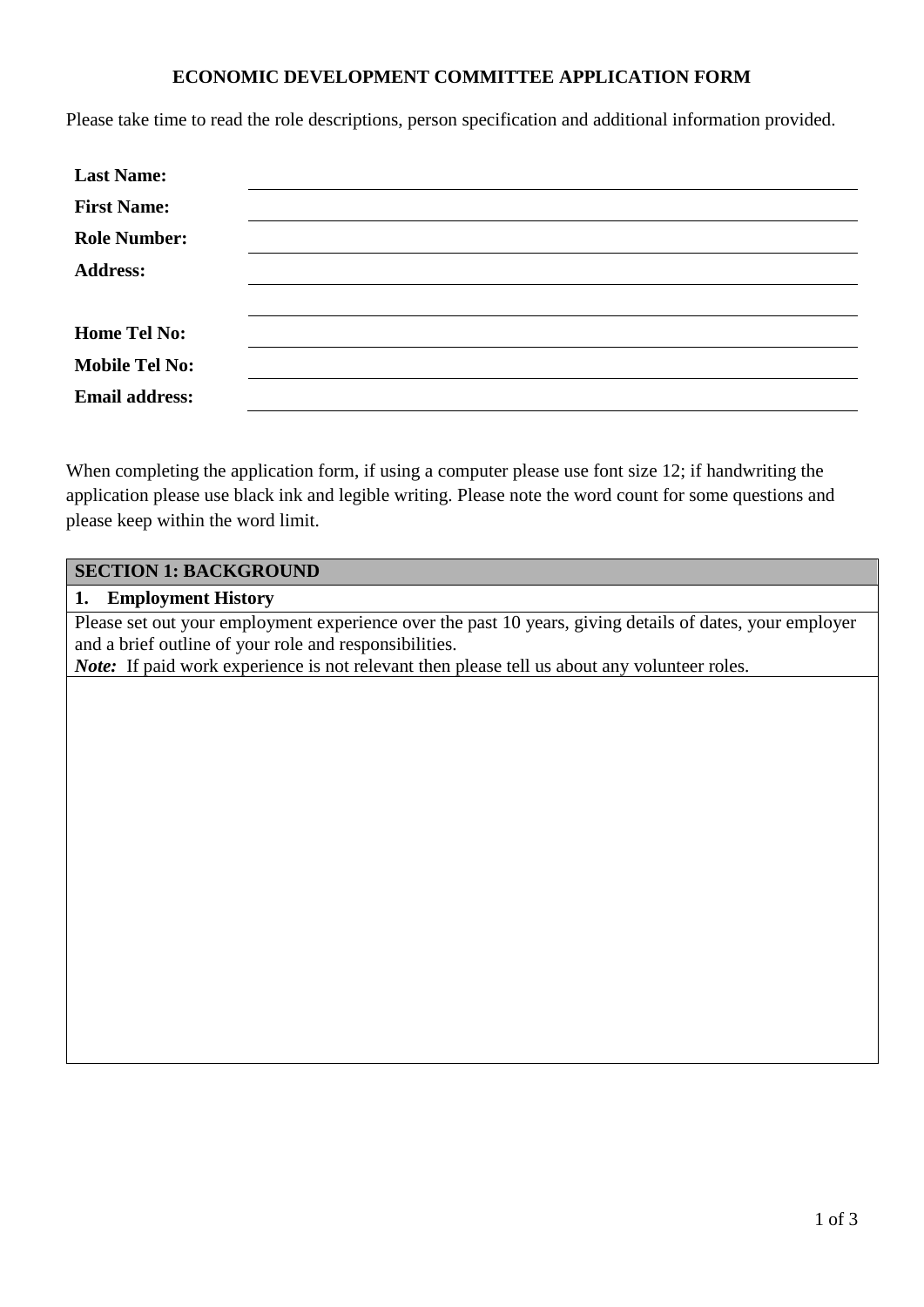## **2. Knowledge and experience in economic development**

Please provide information with dates (maximum of 350 words) of any previous/current experience of involvement with economic development.

# **SECTION 2: COMMITTEE MEMBER ROLE**

Please provide information, giving clear examples, how you consider your knowledge and experience would contribute to meeting each of the following requirements relevant to participation in the Economic Development Committee.

**1. Good leadership skills** (maximum of 350 words)

**2. Good communication and interpersonal skills** (maximum of 350 words)